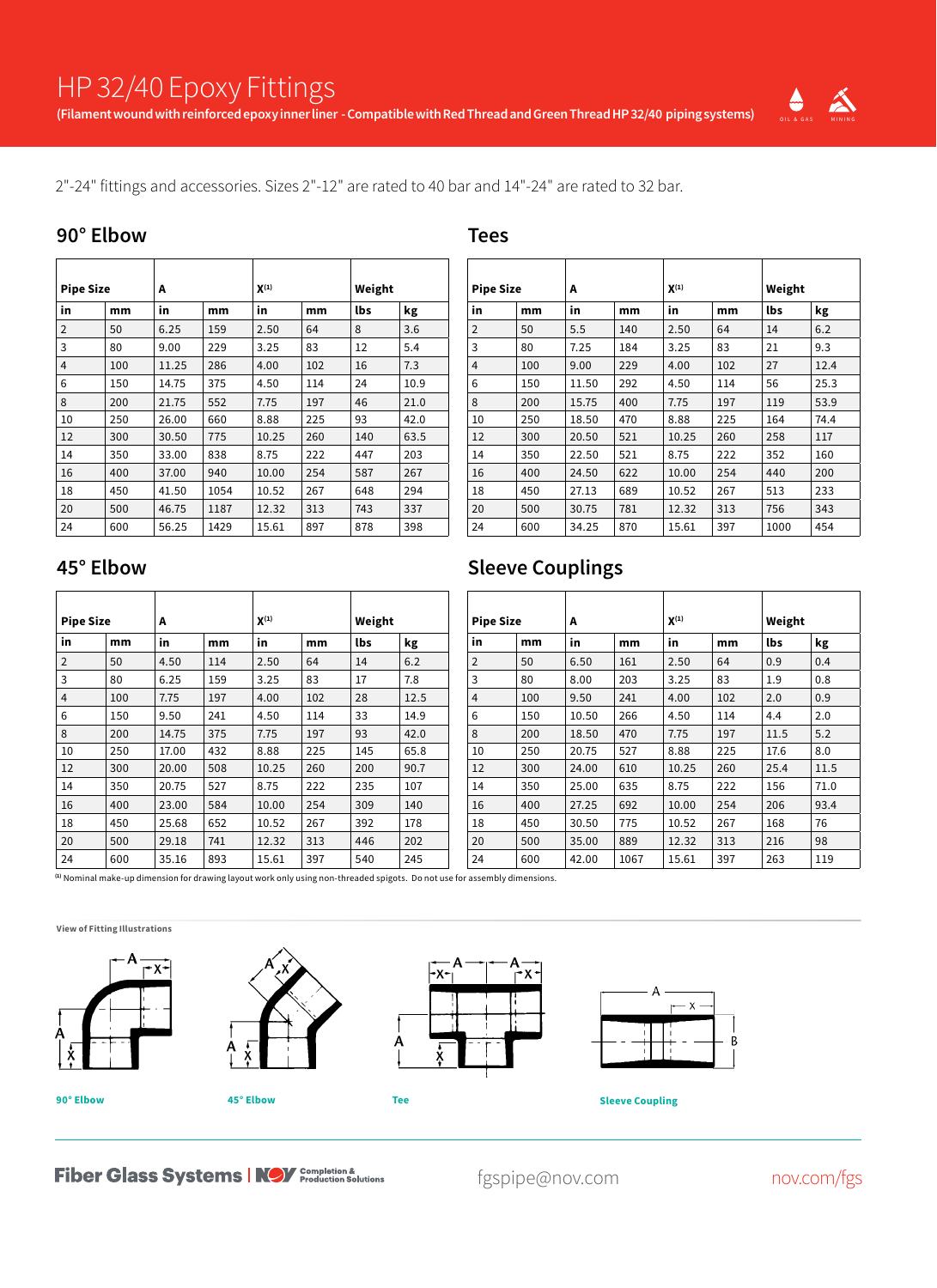## **Reducing Tees**

| <b>Pipe Size</b> |                 | <b>AT</b> |     | AS    |     |       | $X_1^{(1)}$ |       |     | Weight |      |
|------------------|-----------------|-----------|-----|-------|-----|-------|-------------|-------|-----|--------|------|
| in               | mm              | in        | mm  | in    | mm  | in    | mm          | in    | mm  | lbs    | kg   |
| 3x2              | 80 x 50         | 7.19      | 183 | 7.01  | 178 | 3.25  | 83          | 2.50  | 64  | 21     | 9.3  |
| $4 \times 3$     | $100 \times 80$ | 8.87      | 225 | 8.45  | 215 | 4.00  | 102         | 3.25  | 83  | 27     | 12.4 |
| $4 \times 2$     | $100 \times 50$ | 8.87      | 225 | 7.48  | 190 | 4.00  | 102         | 2.50  | 64  | 27     | 12.4 |
| 6x4              | 150 x 100       | 11.5      | 292 | 10.39 | 264 | 4.50  | 114         | 4.00  | 102 | 56     | 25.3 |
| 6x3              | 150 x 80        | 11.5      | 292 | 9.51  | 242 | 4.50  | 114         | 3.25  | 83  | 56     | 25.3 |
| $8 \times 6$     | 200 x 150       | 15.75     | 400 | 12.25 | 311 | 7.75  | 197         | 4.50  | 114 | 119    | 53.9 |
| 8x4              | 200 x 100       | 15.75     | 400 | 11.75 | 298 | 7.75  | 197         | 4.00  | 102 | 119    | 53.9 |
| $10 \times 8$    | 250 x 200       | 18.38     | 467 | 17.75 | 451 | 8.87  | 225         | 7.75  | 197 | 164    | 74.4 |
| $10 \times 6$    | 250 x 150       | 18.38     | 467 | 13.75 | 349 | 8.87  | 225         | 4.50  | 114 | 164    | 74.4 |
| 12 x 10          | 300 x 250       | 20.50     | 521 | 20.38 | 518 | 10.25 | 260         | 8.87  | 225 | 258    | 117  |
| $12 \times 8$    | 300 x 200       | 20.50     | 521 | 19.25 | 489 | 10.25 | 260         | 7.75  | 197 | 258    | 117  |
| 14 x 12          | 350 x 300       | 22.50     | 571 | 22.52 | 572 | 8.75  | 222         | 10.25 | 260 | 352    | 160  |
| 14 x 10          | 350 x 250       | 22.50     | 571 | 20.90 | 531 | 8.75  | 222         | 8.75  | 222 | 352    | 160  |
| 16 x 14          | 400 x 350       | 24.38     | 619 | 23.03 | 585 | 9.75  | 251         | 8.75  | 222 | 440    | 200  |
| 16 x 12          | 400 x 300       | 24.38     | 619 | 23.53 | 598 | 9.75  | 251         | 10.25 | 260 | 440    | 200  |
| 18 x 16          | 450 x 400       | 27.13     | 689 | 25.15 | 638 | 10.52 | 267         | 10.00 | 254 | 513    | 233  |
| 18 x 14          | 450 x 350       | 27.13     | 689 | 24.02 | 610 | 10.52 | 267         | 8.75  | 222 | 513    | 233  |
| 20 x 18          | 500 x 450       | 30.75     | 781 | 27.52 | 699 | 12.32 | 313         | 10.52 | 267 | 756    | 343  |
| 20 x 16          | 500 x 400       | 30.75     | 781 | 26.15 | 664 | 12.32 | 313         | 10.00 | 254 | 756    | 343  |
| 24 x 20          | 600 x 500       | 34.25     | 870 | 32.27 | 820 | 15.61 | 397         | 12.32 | 313 | 1000   | 454  |
| 24 x 18          | 600 x 450       | 34.25     | 870 | 30.02 | 763 | 15.61 | 396         | 10.52 | 267 | 1000   | 454  |

## **Concentric Reducers**

| <b>Pipe Size</b> |                 | A            |      | $X_1^{(1)}$ |     | $X_2^{(1)}$ |     | Weight |       |  |
|------------------|-----------------|--------------|------|-------------|-----|-------------|-----|--------|-------|--|
| in               | mm              | in<br>mm     |      | in          | mm  | in          | mm  | lbs    | kg    |  |
| 3x2              | 80 x 50         | 9.25         | 235  | 3.25        | 83  | 2.50        | 64  | 8.1    | 3.7   |  |
| $4 \times 3$     | $100 \times 80$ | 11.75        | 298  | 4.00        | 102 | 3.25        | 83  | 11.7   | 5.3   |  |
| 6 x 4            | 150 x 100       | 15.00        | 381  | 4.50        | 114 | 4.00        | 102 | 15.4   | 7.0   |  |
| 8x6              | 200 x 150       | 21.00        | 533  | 7.75        | 167 | 4.50        | 114 | 27.0   | 12.2  |  |
| $10 \times 8$    | 250 x 200       | 660<br>26.00 |      | 8.875       | 229 | 167<br>7.75 |     | 44.5   | 20.2  |  |
| 12 x 10          | 300 x 250       | 29.75        | 756  | 10.25       | 261 | 8.875       | 225 | 69.4   | 31.5  |  |
| 14 x 12          | 350 x 300       | 32.75        | 834  | 8.875       | 225 | 10.25       | 261 | 107    | 48.4  |  |
| 16 x 14          | 400 x 350       | 35.75        | 906  | 10.00       | 254 | 8.75<br>222 |     | 154    | 70.1  |  |
| 18 x 14          | 450 x 350       | 37.13        | 943  | 10.52       | 267 | 222<br>8.75 |     | 182    | 82.6  |  |
| 18 x 16          | 450 x 400       | 37.63        | 956  | 10.52       | 267 | 10.00       | 254 | 190    | 86.2  |  |
| $20 \times 16$   | 500 x 400       | 40.51        | 1029 | 12.32       | 313 | 10.00       | 254 | 237    | 107.5 |  |
| 20 x 18          | 500 x 450       | 41.25        | 1048 | 12.32       | 313 | 10.52       | 267 | 256    | 116.1 |  |
| 24 x 18          | 600 x 450       | 47.00        | 1194 | 15.61       | 396 | 10.52       | 267 | 295    | 133.8 |  |
| 24 x 20          | 600 x 500       | 57.00        | 1448 | 15.61       | 396 | 12.32       | 313 | 310    | 140.6 |  |

**(1)** Nominal make-up dimension for drawing layout work only using non-threaded spigots. Do not use for assembly dimensions.

**View of Fitting Illustrations**





**Fiber Glass Systems | NOV** Completion &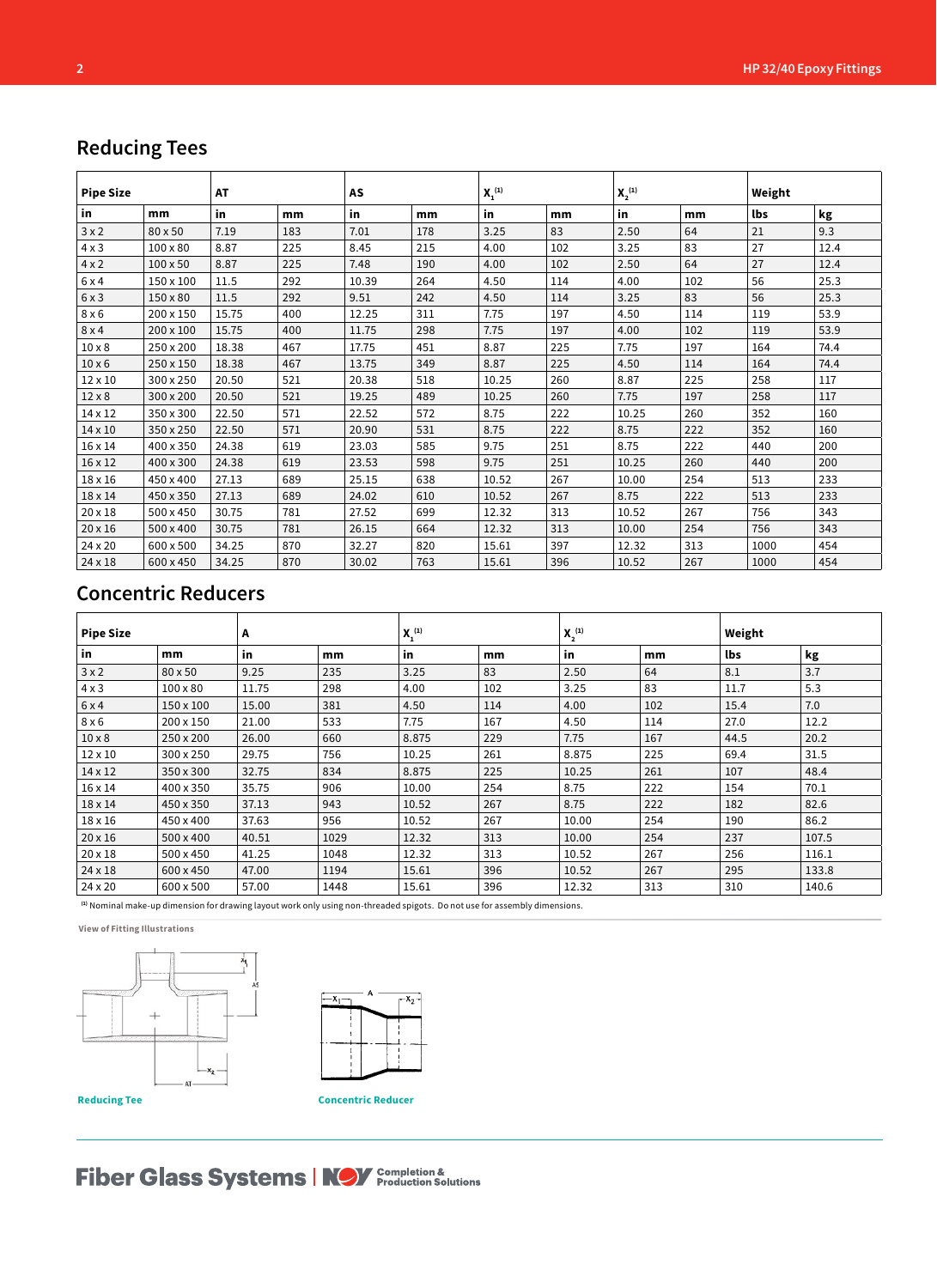# **Flanges**

| <b>Pipe Size</b> |                 | A    |     | в    |     | D     |     | O     |                 |      | $X^{(1)}$ |      | <b>Hole Size</b> |                      | <b>Max Bolt</b><br><b>Torque</b> |             | Weight |      |
|------------------|-----------------|------|-----|------|-----|-------|-----|-------|-----------------|------|-----------|------|------------------|----------------------|----------------------------------|-------------|--------|------|
| in               | mm              | in   | mm  | in   | mm  | in    | mm  | in    | mm              | in   | in<br>mm  |      | mm               | # of<br><b>Bolts</b> | ft•lbs                           | $N \cdot m$ | lbs    | kg   |
|                  | <b>ANSI 150</b> |      |     |      |     |       |     |       |                 |      |           |      |                  |                      |                                  |             |        |      |
| $\overline{2}$   | 50              | 3.00 | 74  | 2.75 | 70  | 4.75  | 121 | 6.00  | 152             | 2.75 | 70        | 0.75 | 19               | $\overline{4}$       | 100                              | 136         | 4.8    | 2.2  |
| 3                | 80              | 3.25 | 82  | 3.00 | 76  | 6.00  | 152 | 7.50  | 190             | 3.00 | 76        | 0.75 | 19               | 4                    | 100                              | 136         | 7.5    | 3.4  |
| 4                | 100             | 3.75 | 95  | 3.50 | 89  | 7.50  | 191 | 9.00  | 228             | 3.50 | 89        | 0.75 | 19               | 8                    | 150                              | 204         | 11.9   | 5.4  |
| 6                | 150             | 4.25 | 107 | 4.00 | 100 | 9.50  | 241 | 11.00 | 279             | 4.00 | 101       | 0.88 | 22               | 8                    | 150                              | 204         | 17.4   | 7.9  |
|                  |                 |      |     |      |     |       |     |       | <b>ANSI 300</b> |      |           |      |                  |                      |                                  |             |        |      |
| $\overline{2}$   | 50              | 3.00 | 74  | 2.75 | 70  | 5.00  | 127 | 6.50  | 165             | 2.75 | 68        | 0.75 | 19               | 8                    | 100                              | 136         | 5.4    | 2.5  |
| 3                | 80              | 3.25 | 82  | 3.00 | 76  | 6.63  | 168 | 8.25  | 210             | 3.00 | 75        | 0.88 | 22               | 8                    | 100                              | 136         | 9.0    | 4.1  |
| 4                | 100             | 3.75 | 95  | 3.50 | 89  | 7.88  | 200 | 10.00 | 254             | 3.50 | 89        | 0.88 | 22               | 8                    | 150                              | 204         | 16.0   | 7.1  |
| 6                | 150             | 4.25 | 107 | 4.00 | 100 | 10.63 | 270 | 12.50 | 317             | 4.00 | 101       | 0.88 | 22               | 12                   | 150                              | 204         | 25.5   | 11.6 |

## **Van Stone Flanges**

| <b>Pipe Size</b><br>A |                 | в     |     | c     | D   |      | O  |       |     |       | $X^{(1)}$ |       | <b>Hole Size</b> |      | <b>Max Bolt</b><br><b>Torque</b> |              | Weight |     |      |      |
|-----------------------|-----------------|-------|-----|-------|-----|------|----|-------|-----|-------|-----------|-------|------------------|------|----------------------------------|--------------|--------|-----|------|------|
| in                    | mm              | in    | mm  | in    | mm  | in   | mm | in    | mm  | in    | mm        | in    | mm               | in   | mm                               | <b>Bolts</b> | ft•lbs | N•m | lbs  | kg   |
|                       | <b>ANSI 300</b> |       |     |       |     |      |    |       |     |       |           |       |                  |      |                                  |              |        |     |      |      |
| 8                     | 200             | 5.00  | 127 | 4.75  | 121 | 1.50 | 38 | 13.00 | 330 | 15.00 | 381       | 5.00  | 124              | 1.00 | 25                               | 12           | 200    | 272 | 50.7 | 23.0 |
| 10                    | 250             | 6.25  | 159 | 6.00  | 152 | 1.88 | 48 | 15.25 | 387 | 17.50 | 445       | 6.00  | 156              | 1.13 | 28                               | 16           | 200    | 272 | 78.4 | 35.6 |
| 12                    | 300             | 7.50  | 191 | 7.25  | 184 | 1.88 | 48 | 17.75 | 451 | 20.50 | 521       | 7.50  | 187              | 1.25 | 31                               | 16           | 200    | 272 | 113  | 51.3 |
| 14                    | 350             | 7.00  | 178 | 6.50  | 165 | 2.25 | 57 | 20.25 | 514 | 23.00 | 584       | 7.00  | 175              | 1.25 | 31                               | 20           | 250    | 340 | 130  | 58.9 |
| 16                    | 400             | 7.88  | 200 | 7.38  | 187 | 2.25 | 57 | 22.50 | 572 | 25.50 | 648       | 7.75  | 197              | 1.38 | 35                               | 20           | 250    | 340 | 174  | 78.9 |
| 18                    | 450             | 9.00  | 229 | 8.50  | 216 | 2.25 | 57 | 24.75 | 629 | 28.00 | 711       | 8.37  | 213              | 1.38 | 35                               | 24           | 450    | 610 | 88   | 39.9 |
| 20                    | 500             | 9.88  | 251 | 9.38  | 238 | 2.25 | 57 | 27.00 | 686 | 30.50 | 775       | 10.02 | 255              | 1.38 | 35                               | 24           | 450    | 610 | 136  | 61.7 |
| 24                    | 600             | 10.75 | 273 | 11.25 | 286 | 2.50 | 64 | 32.00 | 813 | 36.00 | 914       | 12.83 | 326              | 1.63 | 41                               | 24           | 450    | 610 | 183  | 83.0 |

**(1)** X dimension is a nominal make-up dimension for drawing layout work only. Do not use for assembly dimensions.